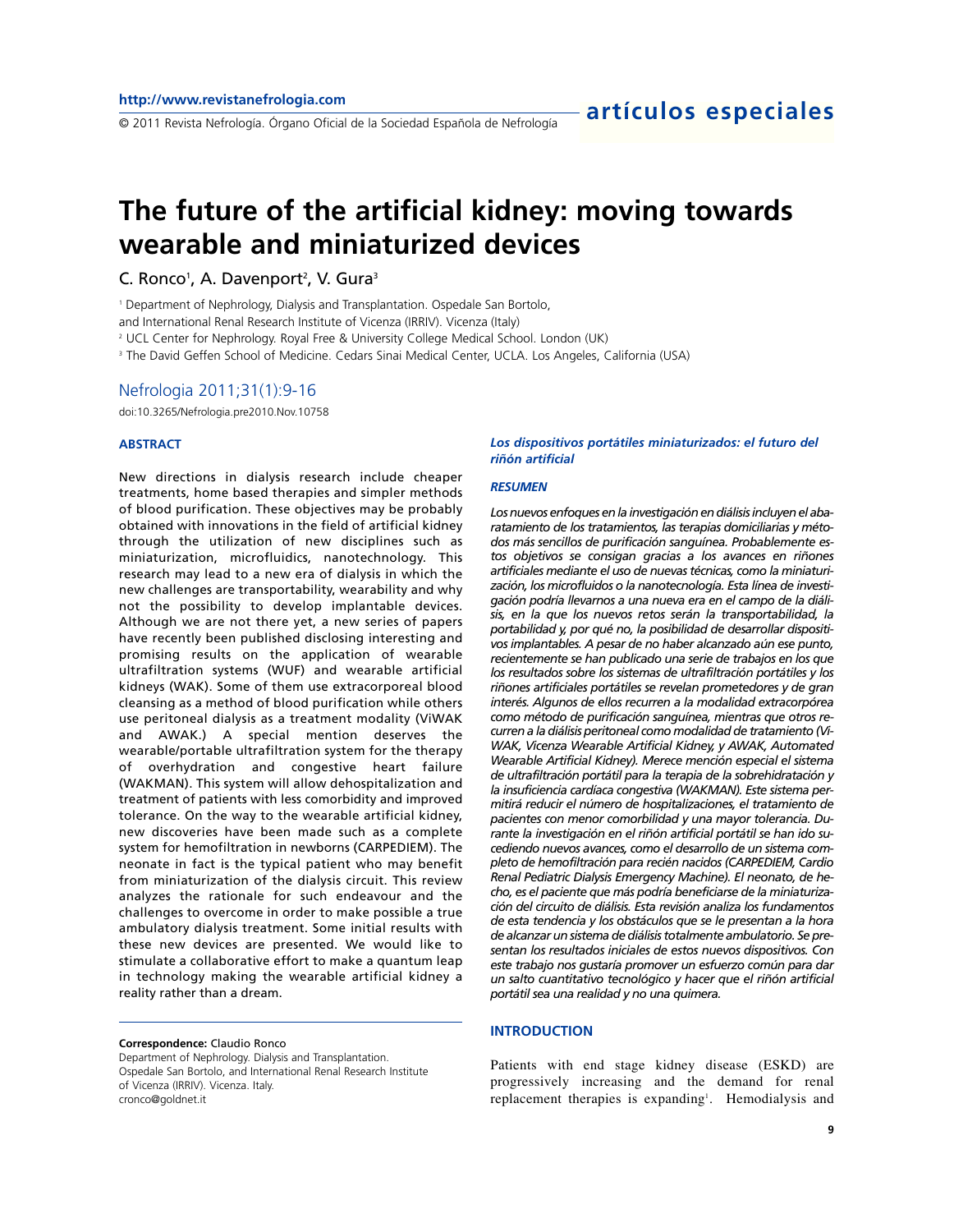peritoneal dialysis represent reliable forms of therapy leading to significant and longlasting survival times<sup>2,3</sup>. Nevertheless, hemodialysis is still performed intermittently leading to a significant degree of unphysiology due to fluid and electrolyte shifts during intra and interdialytic periods. Peritoneal dialysis has been the only therapy truly mimicking the kidney since it provides a continuous renal replacement therapy with well tolerated fluid removal and smooth correction of uremic abnormalities. A gretaer interst has been risen recently to more frequent extracorporeal dialysis sessions and particularly to long nightly therapies leading to a better control of hypertension, phosphate derangements and uremic intoxication. While Dialysis therapy is a routine for developped geographical areas, it still represent a challenge for less advanced populations and nations<sup>4</sup>. At the same time, even where dialysis is performed with advanced technology in well equipped dialysis centers, patients' life is often suboptimal and significant limitations are evident in day by day life5-9 .

Last but not least, in some countries, dialysis therapy is only provided if private insurance or support is available to pay for the expenses of the care giver<sup>10,11</sup>. In summary, while we consider dialysis a well established routine therapy, in some areas of the planet this therapy is not or partially accessible, it is expensive and not affordable, it may be well performed but it still limits patient's mobility and normal life. What will therefore be the challenge for the years to come towards a next generation of artificial kidney therapy? We suggest that dialysis should be made simple and therefore largely accessible, cheap and therefore accessible to all who need it and finally portable or wearable and therefore feasible without limiting patients mobility. This last aspect may be linked to the previous ones since mobility means ambulatory care, home care and ultimately self care. This in turn may means a simpler and cheaper care reducing expenses due to large dialysis centers and concentrating the expenditure on the single patient and his clinical needs.

### **FINANCIAL ISSUES IN DIALYSIS**

The financial burden of chronic diseases is a major problem of all health care public services. The growing demand of dialytic services for end stage kidney patients is facing a true problem in countries where such therapies cannot be made available to all. Large areas in the planet may require a rethinking of the way renal replacement is conceived possibly through a cheaper and simpler dialysis care. Self administered care would certainly provide cost sparing while large hospital could only act as reference centers for initiation and management of complications. Peritoneal dialysis may represent a potential therapy with such characteristics although the fluid supply may become very expensive in areas where production is impossible or difficult. Other solutions may be represented by innovative

dialytic approaches that require less water such as sorbent therapies or recirculation dialysis in small portable or wearable devices $12$ . This technology is yet to come but it might represent the target for research in the coming years. Thus an effort should be made to create new, innovative and cost-effective dialysis devices with the potential for large scale application with a reasonnable cost-effectiveness. Such innovations may provide daily or even continuous dialysis, without imposing an unbearable burden on already scarce financial healthcare resources.

### **DIALYSIS THERAPY FOR EVERYBODY**

The structure of the population is changing both in developed and less advanced societies. In the so-called developed world, elderly people are often alone and abandoned to a self care in all aspects. The traditional families have been disrupted by the large quest for better and rewarding jobs that led young members of the family moving far from the original familiar nucleus. In less advanced societies, the family is still compact but the increased need for supplies and funds has made all the young members of the family searching for a job and leaving the house. In this circumstances, health care providers are in deep troubles trying to provide services to lonely and elderly patients who may require costly and complicate treatments. A simpler dialysis therapy would allow these patients to deliver therapy to themselves with less problems. An easy treatment with limited technological complications may contribute to self care leading to cost saving and expanded application of therapies at home<sup>13</sup>.

### **DIALYSIS SCHEDULES**

In spite of new trials going on on daily and nocturnal hemodialysis, the routine of current renal replacement therapy is basically intermittent with three sessions/week. This pattern still presents limitations in terms of quality of life, morbidity and mortality. During the last few years, a growing body of literature of several hundreds of peerreviewed publications indicates that more frequent and prolonged dialysis treatment is associated with strikingly improved outcomes<sup>14-18</sup>. In healthy individuals blood is filtered by the native kidneys 168 hours a week. Obviously, filtering the blood only for 12 hours per week with dialysis (as typically prescribed in the US) is both un-physiologic and most inadequate, resulting in poor quality of life and morbidity-mortality rates.

As patients are shifted from the typical three-dialysis treatments per week regime to one of daily dialysis, significant improvements of the quality of life are reported (i.e., liberalization of the diet, fluid restrictions, etc.)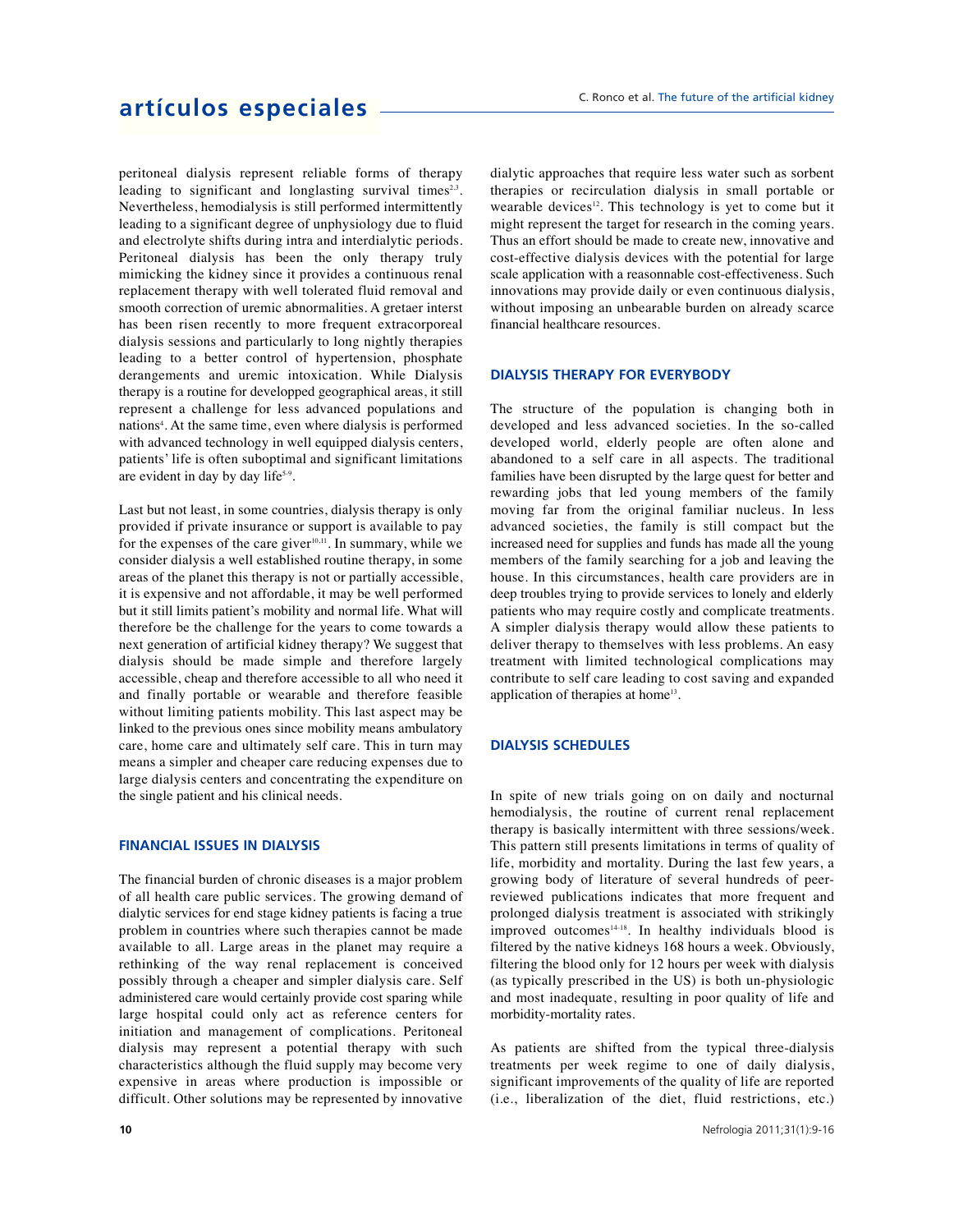alongside substantial reductions in medication consumption, complications, psychological symptoms, admissions and hospitalization $14-18$ . The reported advantages of daily dialysis are improved volume control, elimination of the need for phosphate binders, no sodium retention, improvement in appetite and nutrition, less hypertension, decreased need for blood pressure drugs, no hyperkalemia, decreased expected morbidity and mortality, no hyperphosphatemia from bone disease, lesser degree of anemia, no metabolic acidosis cardiovascular disease and stroke, improved serum albumin. The implementation of daily dialysis encounters obstacles that make its accomplishment in a large scale practically impossible. Some of these are the inability or unwillingness of most patients to dialyze at home, the lack of manpower both in nurses and technicians to provide more treatments in the dialysis units, and the reluctance of governmental payers to shoulder the expense of additional procedures $10,11$ . Thus, there is a growing need for a practical around-the-clock solution that will afford to ESKD patients the ability of receiving significantly increased dialysis dosages, while increasing efficiency and reducing the overall cost with less utilization of manpower.

### **THE NEW DEAL OF WEARABLE AND MINIATURIZED DIALYSIS DEVICES**

Continuous dialysis allows significantly higher doses of therapy but is may be impossible to carry out with the current technology. Machines are heavy, attached to a wall electrical outlet and require many gallons of water. Thus a definite need for technological breakthroughs facilitating daily or continuous dialysis emerges clearly. Besides continuous ambulatory peritoneal dialysis this has not been explored thoroughly so far. Portable solutions for extracorporeal hemodialysis may render daily nocturnal therapy easy and reliable. However, this approach has failed so far because application on a large scale basis was mainly limited by complicated technologies and unreliable devices hardly usable by the average patient. New possibilities may arise from the development of a new generation of devices designed to be worn continuously and operated by a simple delivery system. These systems are commonly defined WAK (wearable artificial kidney) and have been recently experimented. We think that if research will focus on this cathegory of devices, dialysis therapy may become easier, cheaper and it may offer important clinical advantages due to continuity of therapy while offering at the same time mobility and greater chances of patients rehabilitation<sup>12,13,19-25</sup>.

### **TECHNICAL CHALLENGES FOR WAK DEVELOPMENT**

The development of a wearable dialysis device (WDD) requires a deep knowledge of the common technical and clinical problems of ESKD patients together with an effort to think "out of the box" in order to pursue innovative pathways.

The first challenge is to develop an adequate vascular access that allows for blood flows in the range of 100 ml/min. This blood flow range is different from those required in chronic dialysis but it is sufficient for a therapy that operates continuously. Therefore, if a dual lumen catheter will be the solution, new design, biomaterials and skin exit site technologies can be conceived. Limitations of infection and clotting will be the top priorities in the search for the adequate vascular access. Easy connection and disconnection should also be one of the main features.

The circuit should be designed with minimum priming volume, possibly with antithrombogenic materials and definitely with an easy priming and blood returning procedure. Adequate safety measures should be present in the circuit including air detection, pressure sensors and visual and audible alarms.

The circuit should be operated by a remote control that allow the patient to accurately program and deliver the scheduled therapy. Prescription of operational parameters and delivery data display should be easily accessible via a customized easy software interface.

The dialyzer can be probably reduced in size down to one tenth of the normal dialyzers. It should provide a clearance in the range of 20 ml/min with ultrafiltration rates not higher than 5 ml/min. Again a non thrombogenic membrane would be ideal to minimize risks of clotting.

The whole device must be wearable and therefore, independent of the electrical outlet. A 24 hour working apparatus may consume large amounts of energy and therefore adequate energy sources must be available. Today however, light, energy-efficient and cost-effective batteries and fuel cells are available and they should be implemented in this wearable equipment for a continuous operation.

The amount of dialysate has to be minimal. Thus, the need for a small amount of dialysate that can be continuously regenerated and reused. A commercially available sorbent system used for many decades in dialysis, must be reconfigured and adapted as the purifying medium, facilitating the use of sterile and pure dialysate in quantity lower than 500 cc.

The patient should be able to wear the device, and ambulate without impinging in his ability to perform activities of daily life. Thus, the need for lightweight and ergonomic design that would be unobtrusive and adapt to the body contour. In addition it may reduce the utilization of nursing resources and cost of treating ESKD patients. The WAK is intended to be used for continuous renal replacement therapy, 24 hours a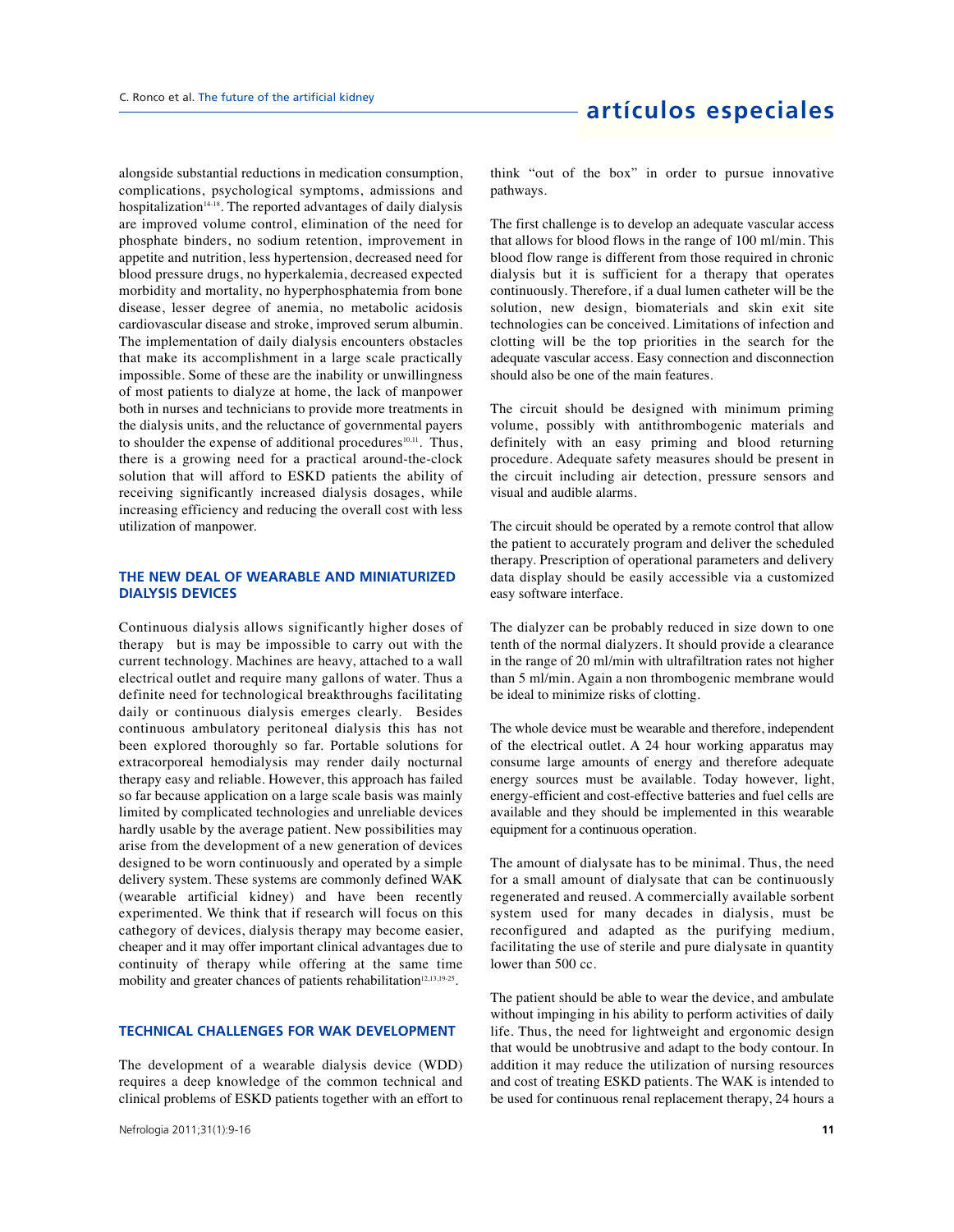day, 7 days a week. It should be able to deliver adequate doses of dialysis. The efficiency of the device may be such to almost normalize the volume status and the blood chemistry in uremic patients if the device is worn continuously.

The capability of the device to remove fluid steadily from the vascular space an amount of volume similar to that physiologically removed by normal kidneys gives the treating physician the ability to keep the patients euvolemic with this device, regardless of the amount of fluid they may ingest. Furthermore, the elimination of excess fluid may well results in a better control of hypertension. In addition, the sodium content of the ultrafiltrate is equal to that of the plasma. Thus, the removal of 1.5 to 2 liters of fluid a day will result in the removal of 13.5 to 18 grams of salt $19-25$ . This alone would not only contribute to better control of hypertension, but also result in liberalizing salt intake for ESRD patients.

Improved quality of life and better nutrition are obviously the expected direct results of this new proposed treatment. The amounts of potassium and phosphorus removed might result in eliminating the restrictions on oral intake of both these elements, and the elimination of oral phosphate binders. Although the long-term effects of this technology expected on the well being or the patients can be significant, a well designed specific clinical research will be required to confirm the hypothesis.

These objectives should be achieved in designing any prototype of a WAK to be tested in clinical settings. Several innovations may come from a specific research or from a careful search in parallel fields or other areas of development. In some cases, a reevaluation of past projects and a complete appraisal of the history in this field may result important and helpful.

### **PREVIOUS EXPERIENCES**

The evolution of dialysis has led to sophisticated devices and equipment with important technical features. However, in the early years of dialysis therapy some investigators tried a different pathway with the intent to develop a truly wearable or portable dialysis device, mimicking the native kidney, so that patients could be treated 24 hours a day, allowing a liberal diet and fluid intake. Although there are many reports of «wearable» haemodialysis devices, these generally refer to haemofiltration circuits, often using indwelling femoral arterial and venous catheters, and/or arterio-venous shunts<sup>26</sup>. The earliest attempts date back to Kolff's team in the  $1960s<sup>27</sup>$ . Many nephrologists have subsequently tried to create a truly wearable device, that would allow patients to carry out their normal daily living activities, or go to work, whilst being treated<sup>28-30</sup>. The early pioneers were confronted with many technical problems, including vascular access, anticoagulation, and both the size and reliability of any such device. Some of the earlier devices used an arterial blood supply, and those which worked only with venous blood access required a blood pump, and an electrical power source. Often these devices lacked safety features, being simply strapped to the thigh, with no alarms in case of disconnection, or air detection monitors, and with very basic volumetric controls. More sophisticated devices recycled ultrafiltrate by passage through sorbent cartridges $22,23$ . However these pioneering attempts were very far from the development of truly wearable devices resulting in unacceptably large and heavy devices with insufficient clearance rates. Only recently with the development of miniature pumps, it has been possible to make the ideas of these early pioneers flourishing into potentially effective wearable haemodialysis and/or haemofiltration devices.

### **RECENT APPROACHES AND CLINICAL RESULTS**

Based on the studies of the past and relying on the technology of today, new WAK devices have been developed.

We have recently reported our experience with both a wearable ultrafiltration device<sup>22</sup>, and also a wearable artificial kidney<sup>23</sup>. In both trials patients could walk and move around independently whilst being treated. In one of the studies patients walked out from the hospital, into a neighbouring park, whilst being treated. Therefore, the feasibility of the concept was proven in these pilot trials showing that this is a potential pathway for the future. In a recent conference on wearable and miniaturized devices held in Vicenza in October 2010, a series of experiences has been reported including our own approach.

### **The WUF**

The number of patients with symptomatic congestive heart failure continues to increase in North American and Europe. As cardiac output falls, the natural compensatory response to arterial underfilling is an increase neuro-hormonal activation, which paradoxically can lead to further reduction in cardiac output, compromising renal and gut blood flow<sup>31</sup>. This may result in deteriorating renal function, and diuretic resistance. Peritoneal and hemodialysis have therefore been advocated as useful adjunctive treatments in severe cases of congestive heart failure, and other fluid retention states, refractory to diuretic therapy<sup>32</sup>. In the early 1980s Kramer, and colleagues described a simple ultrafiltration device, designed to remove fluid from fluid overloaded intensive care patients<sup>33</sup>. This required arterial access, which drove the flow through the hemofilter by hydrostatic pressure, leading to ultrafiltration. However it took more than 25 years before specific devices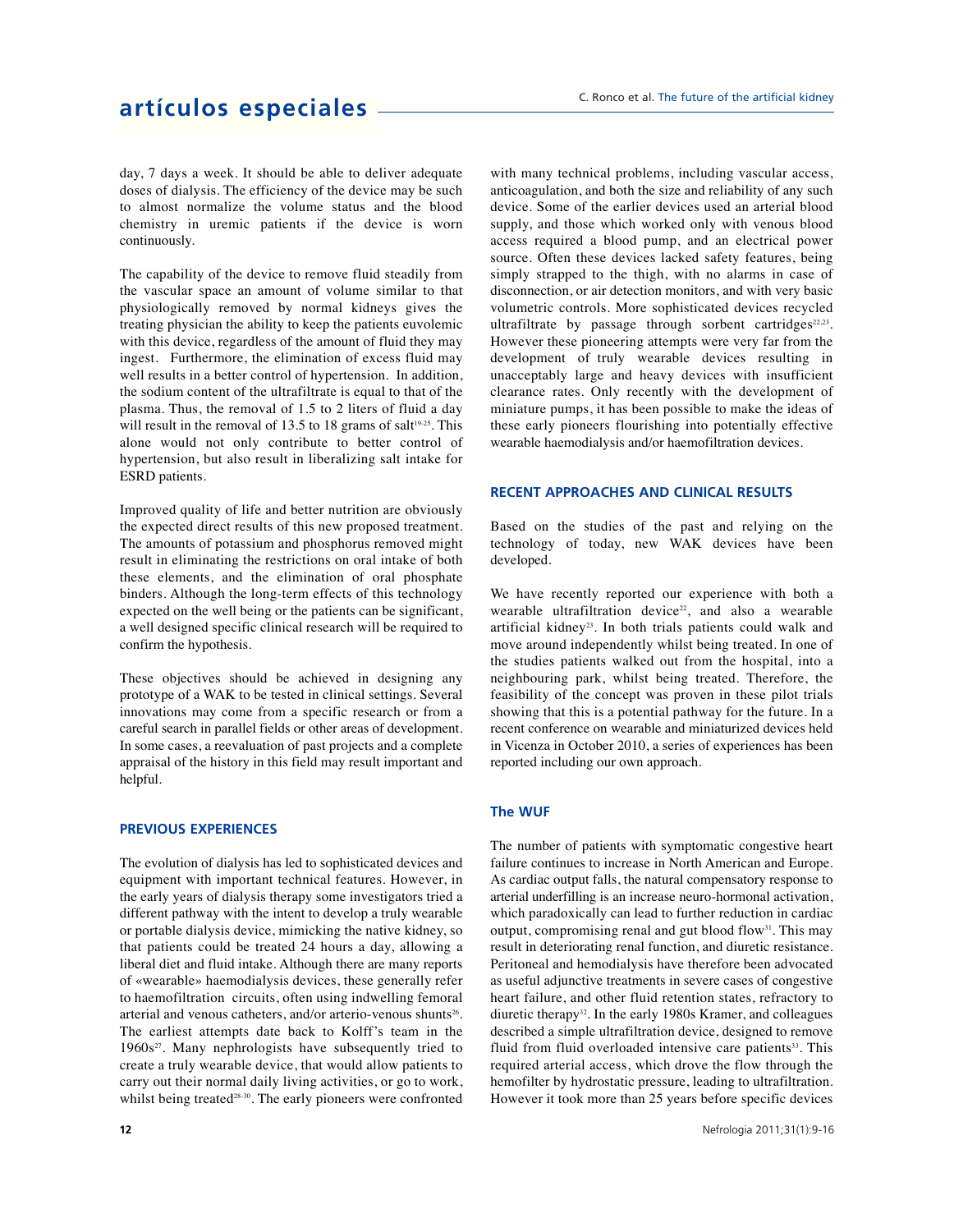designed for ultrafiltration of patients with refractory heart failure were available<sup>34</sup>. However, this machine was designed to be used intermittently in hospitalized bed-bound inpatients. To create a truly wearable device, that would allow patients to ambulate, whilst being treated, and so offer the possibility of outpatient therapy, other workers pursued Kramer's original concept. To allow mobility, patients required a dual lumen central venous access catheter, coupled to a miniaturized blood pump, with accurate battery powered mini-pumps to regulate the ultrafiltration flow, and a heparin infusion for anticoagulation<sup>35</sup>. A standard commercially available high flux polysulfone hemofilter (Medica, Medolla, Italy) was strapped to a belt, which was worn around the waist. The total weight of the device was 2.5 lbs (1.135 kg). The first human study using this wearable hemofiltration device as a continuous ambulatory ultrafiltration device was recently reported $22$ , with six volume overloaded patients treated for 6 hours (figure 1). Blood flow through the device was around 116 ml/min with an ultrafiltration rate ranging from 120 to 288 ml/hr, leading to an average of 151 mmol of sodium removed during the treatment. More importantly during the study, all patients maintained cardiovascular stability. As one of the main problems with traditional intermittent hemodialysis treatments, is intradialytic hypotension, which may cause further ischemic renal injury<sup>36</sup>. Thus, this device by being designed to operate continuously, can remove fluid at a slower hourly rate, compared to standard intermittent hemodialysis, such that refilling of the plasma volume from the extravascular spaces can be maintained, so avoiding episodes of cardiovascular instability. By returning heart failure patients back to the summit of their Starling curve, cardiac output improves, with a reduction in arterial underfilling, so patients become diuretic responsive once again. Potentially, development of this device would allow patients with symptomatic congestive heart failure to be managed as outpatients, or day ward attendees. An evolution of this concept has been presented by the Vicenza group in a recent conference: the project has been called WAKMAN. The system is based on a miniaturized circuit for ultrafiltration mounted on a specific vest that includes a filter/pump unit, safety controls, a remote control unit, fluid disposal bags and long lasting batteries (figure 2). This system can operate for 8 to 24 hours and it can be easily worn by the patient A small dual lumen catheter is connected to the circuit and a blood flow between 50 and 80 ml/min is generally obtained. An ultrafiltration rate between 2 and 10 ml/min can be achieved making the prescription for fluid removal flexible and personalized according to patient needs.

### **The WAK**

Only recently, has a study been published of a truly wearable haemodialysis device<sup>23</sup>. In this preliminary trial, the device



**Figure 1.** The first patient treated in Vicenza with the wearable ultrafiltration system.

was worn by eight chronic haemodialysis patients, who were treated for times varying between 4 and 8 hours. The device was worn on a belt around the waist, and weighed around 5 kg. The blood and other pumps were powered by standard



**Figure 2.** WAKMAN project: a complete system for the ambulatory treatment of congestive heart failure.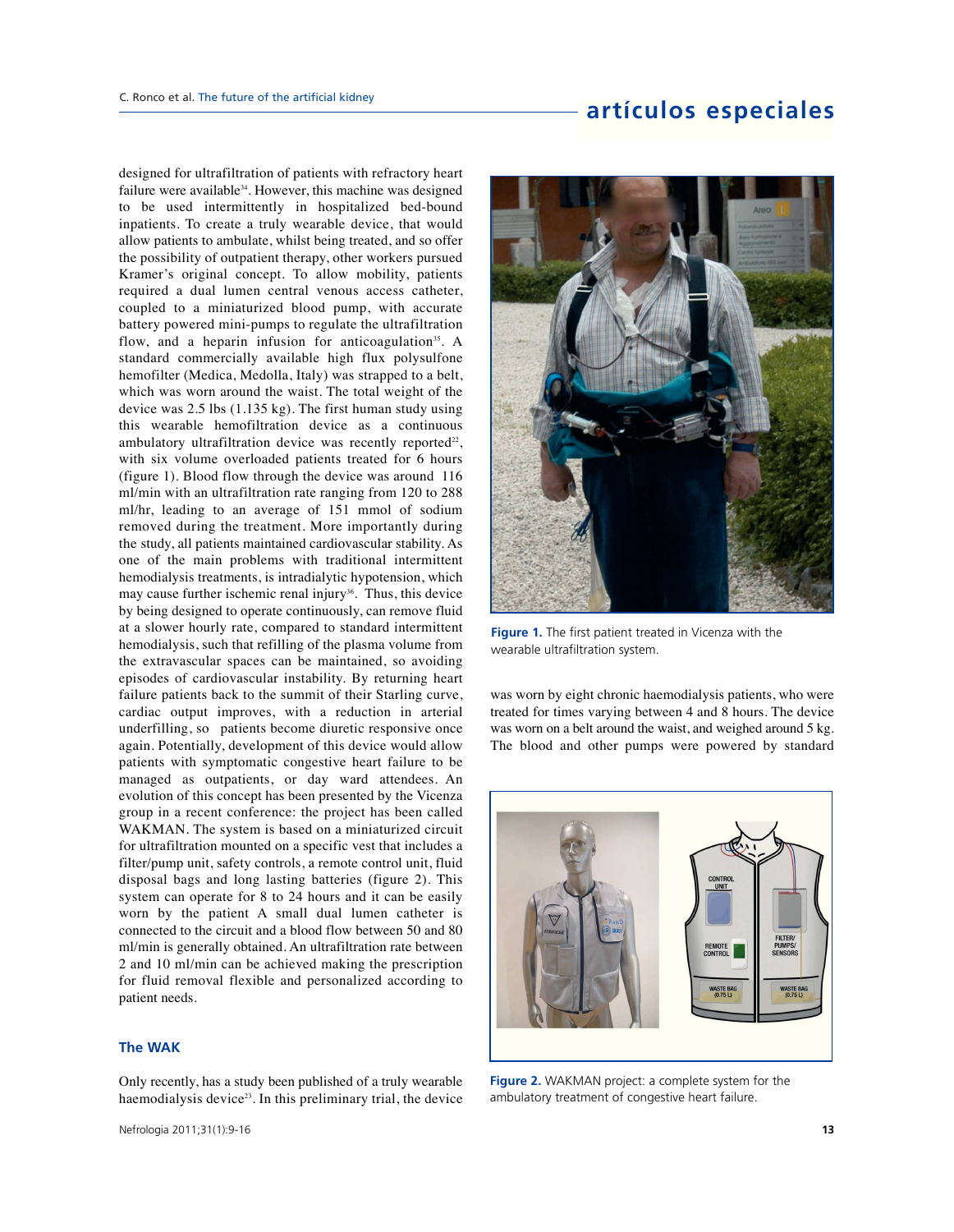batteries. Fluid removal was accurately controlled by an ultrafiltration pump, and as with a conventional haemodialysis machine, there were safety features to stop blood flow in case or air entry, or disconnection. The device was connected using the patient's standard vascular access, so via fistula needles in some patients and by central venous access catheter in others. In one case, the arterial needle became disconnected, whereas the blood pump in a conventional haemodialysis machine, would have continued to pump, with this device, the arterial disconnect was sensed, and the blood pump stopped. This allowed almost immediate re-insertion of the dialysis needle, with no significant loss of blood, and the treatment promptly resumed. In two cases, as the heparin infusion was reduced, prior to the planned termination of treatment, clotting occurred. Thus, as with standard intermittent haemodialysis, adequate anticoagulation is required for this device.

The dialysate was continuously regenerated by passage through three sorbent canisters, containing urease, activated charcoal, and both hydroxyl zirconium oxide and zirconium phosphate. Dialysate was regularly tested for ammonia, to ensure that the canisters had not become saturated. Similarly the dialysate was tested to ensure sterility.

Blood and dialysate flows were much slower, than traditional thrice weekly intermittent haemodialysis, being 59 and 47 ml/min, respectively. As expected, minute by minute small solute clearances were also much lower than those of intermittent haemodialysis, with an average whole blood urea clearance of 23 ml/min and creatinine clearance of 21 ml/min respectively. Although these minute by minute clearances are low, and similar to those achieved by continuous arterio-venous dialysis circuits in the intensive care setting<sup>37</sup>, the device was designed to be worn for protracted periods. If this wearable haemodialysis device could be worn daily, then this would potentially provide an estimated urea clearance (Kt/V) of almost 6.0, well above that for conventional thrice weekly intermittent haemodialysis.

In addition to urea and creatinine clearances, beta-2 microglobulin clearance was also assessed. Beta-2 microglobulin clearance was some 50% of that of urea and 55% for creatinine, respectively. Recent re-evaluation of the HEMO study, has suggested the importance of beta-2 microglobulin clearance in predicting patient survival<sup>38</sup>. As the adequacy of haemodialysis therapy, is not simply a matter of small solute clearance. The beta-2 microglobulin clearances observed would suggest that the relative clearances for so called «middle molecules» is somewhat greater than that for conventional intermittent haemodialysis. This is probably due to a degree of internal haemodiafiltration within the dialyzer, due to the pressures generated by the blood pump. The blood pump differed in design to that of a conventional haemodialysis machine blood pump, in that instead of being a roller pump, which occluded the dialysate tubing, this blood pump comprised two chambers, one for blood and one for dialysate. Such that when the blood chamber was full the dialysate chamber was empty and vice versa. This resulted in a different pattern of pulsatility and pressure generation in terms of blood and dialysate flows through the dialyzer compared to standard dialysis, resulting in increased internal haemodiafiltration.

Obviously, this device is in its early stages of development, and clearances could potentially be improved by redesigning the blood pump, to increase the volume of blood pumped, or similarly by increasing the flows.

### **The ViWAK**

Recently, the structure and operational characteristics of a new wearable system for continuous peritoneal dialysis for  $CKD$  patients have been described in a paper $39$  and called Vicenza wearable artificial kidney (ViWAK).

The ViWAK system consists of a double lumen peritoneal catheter; a dialysate outflow line; a miniaturized rotary pump; a circuit for dialysate regeneration featuring a water proof container with cartridges connected in parallel with a mixture of activated carbon and and polystyrenic resins; a filter for deaeration and micro-biological safety; a dialysate inflow line; a palm computer as a remote control.

The system has been tested circulating 12 liters of exhausted PD solution through the experimental adsorption unit at the rate of 20 ml/min. Creatinine, beta-2 microglobulin and angiogenin were measured before and after the adsorption unit at baseline, and after 4 and 10 hours of use.

The cartridges containing polystirenic resin completely removed beta-2 microglobulin and angiogenin from the fluid batch. Those with the ion exchange resin removed completely urea and creatinine. The final result was 11.2 liters of net solute clearance.

The system is designed to be used as follows: The peritoneal cavity is loaded in the morning with 2 liters of fresh PD solution. After 2 hours, when dialysate/plasma equilibration at approximately 50% has occurred, recirculation is activated for 10 hours at the rate of 20 ml/min. After this period, recirculation stops and glucose is optionally added to the peritoneal cavity to achieve ultrafiltration if needed. After 2 hours the fluid is drained and a 2 liters icodextrin exchange is performed overnight to achieve further ultrafiltration. The clearance provided by the minicycler is further increased by the 2 liter exchange and the overnight exchange.

Therefore, the system operates 24h/day and provides creatinine and beta-2 microglobulin clearance in the range of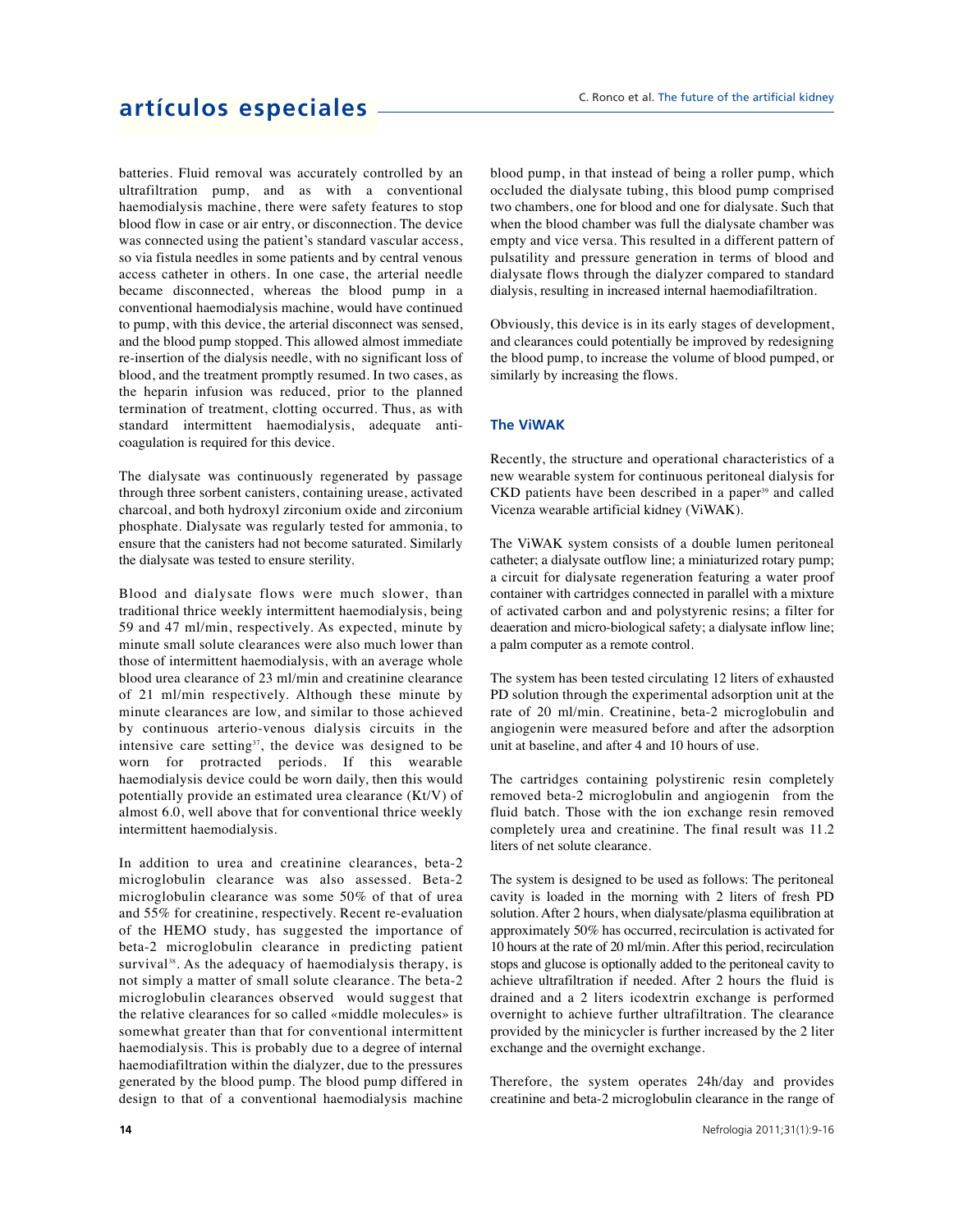15-16 l/day, corresponding to a weekly clearance of 100-110  $\text{liters}^{40}$ .

The patient reduces the number of exchanges compared to CAPD and uses less fluid then in APD. Furthermore, the palm pilot allows for prescription and assessment of the therapy providing information on of cartridge saturation, flow and pressure conditions and offering the possibility of remote wireless control of operations.

Some problems still remain to be solved in the present configuration including the addition of an injection system for glucose and bicerbonate when needed, a system to reduce fibrin delivery to the sorbent and finally a more complex misture of sorbents to make sure a complete removal of small molecules including urea is achieved.

In conclusion, the wearable peritoneal dialysis system may become a possible alternative to APD or CAPD reducing the time dedicated to perform exchanges and improving peritoneal dialysis adequacy and patient's rehabilitation.

### **THE CARPEDIEM PROJECT**

CARPEDIEM stays for Cardio Renal Pediatric Dialysis Emergency Machine and it is indeed a newly conceived hemofiltratio/dialysis equipment miniaturized to a point that it is perfectly suitable for an accurate and safe renal replacement therapy in newborns and children with a body weight ranging from 2 to 10 kg (figure 3). The system operates with a hemofiltration circuit featuring a very low priming volume



**Figure 3.** The Cardio Renal pediatric Dialysis Emergency Machine (CARPEDIEM).

(15 ml for the whole circuit including the hemofilter). Low blood flows (20 to 80 ml/min) and very low ultrafiltration rates (UFR  $= 1-8$  ml/min) are performed with an accuracy of fluid balance of 0.1 ml/min. Dedicated technology has been developed for this purposes. This is a typical example of a side result in the research on miniaturization and wearable devices. Nanotechnology, micromechanics and microfluidics should be the sciences of the future to help further development of this field in the years to come.

### **CONCLUSIONS**

New systems for blood purification must fulfil specific requirements: they must be affordable such to allow a large application even in financially limited environments; they must be simple in order to allow for an easy and effective self care; they must be portable or wearable in order to permit patient's mobility and rehabilitation. Once a system has these characteristics, the advantages of a continuous regime of treatment becomes evident in terms of efficiency and tolerance. Recent experiments show that the technology of a wearable artificial kidney is becoming a reality although many improvements may still be required. Technical challenges should be overcome by research and innovation. This approach will help to develop new strategies also in other areas such as pediatric dialysis and the treatment of the critically ill patient<sup>41,42</sup>. Miniaturization and non thrombogenic surfaces will probably represent the most important advances required for the immediate future. We are well aware of the many problems in this field, but scientific advances will probably solve the problems one by one. Even a trip of a thousand miles starts with a single step.

### **REFERENCES**

- 1. Lysaght MJ. Maintenance dialysis population dynamics: current trends and long-term implications. J Am Soc Nephrol 2002;13(Suppl 1)S37-40.
- 2. Lockridge RS Jr. Daily dialysis and long-term outcomes-the Lynchburg Nephrology NHHD experience. Nephrol News Issues 1999;13(12):16,19,23-6.
- 3. Ledebo I, Ronco C. The best dialysis therapy? Results from an international survey among nephrology professionals. NDT Plus 2008;1(6):403-8. Epub 2008 Sep 12.
- 4. Robinson BM, Port FK. International hemodialysis patient outcomes comparisons revisited: the role of practice patterns and other factors. Clin J Am Soc Nephrol 2009;4(Suppl 1):S12-7.
- 5. Manns BJ, Johnson JA, Taub K, Mortis G, Ghali WA, Donaldson C. Dialysis adequacy and health related quality of life in hemodialysis patients. ASAIO J 2002;48:565-9.
- 6. Mapes DL, Lopes AA, Satayathum S, McCullough KP, Goodkin DA, Locatelli F, et al. Health-related quality of life as a predictor of mortality and hospitalization: The dialysis Outcomes and Practice Pat-